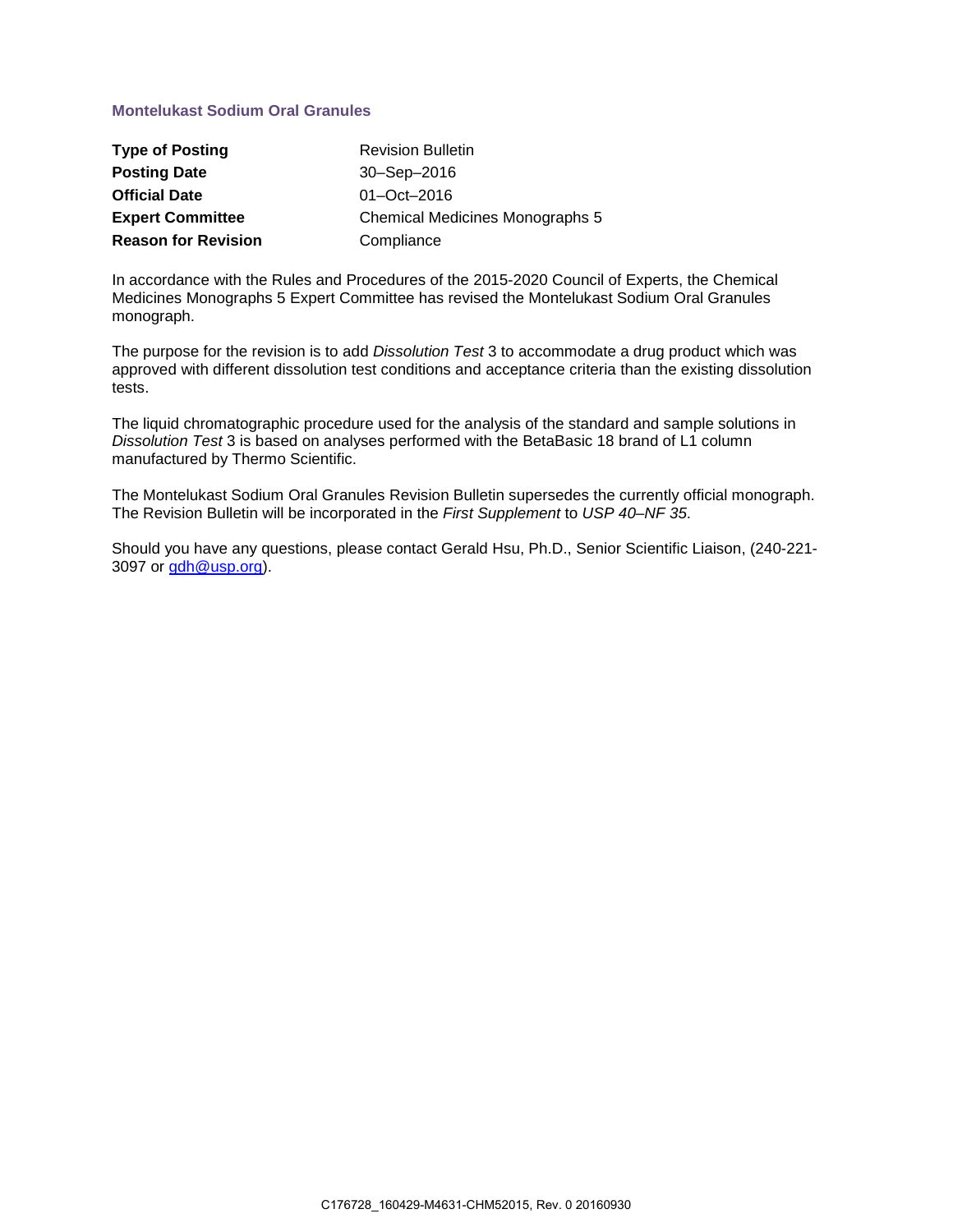- 
- 

- -

montelukast prepared as follows. Transfer the contents [NOTE—THE relative retention times for the of one packet to a suitable volumetric flask, add 66% and montelukast are about 0.92 and 1.0,

• B. The retention time of the major peak of the Sample **S.** The retention time of the major peak of the *sumple*<br>solution corresponds to that of the *Standard solution*, as  $Result = (r_0/r_s) \times (C_s/C_v) \times (M_{r1}/M_{r2}) \times 100$ **obtained in the** *Assay***.**  $r_U$  = peak response from the *Sample solution*<br>  $r_S$  = peak response from the *Standard solution*<br>  $r_S$  = peak response from the *Standard solution* 

**Diluent:** Methanol and water (3:1)<br> **Solution A:** 0.2% (v/v) trifluoroacetic acid in water<br> **Solution B:** Methanol and acetonitrile (3:2)<br> **Solution Mobile phase:** See Table 1.<br>
Mobile phase: See Table 1.<br>
Multimeters ar

|             |                   |                   | $arcy$ crotic $x$ $y$ identified, $y$ or $\frac{1}{2}$ or |
|-------------|-------------------|-------------------|-----------------------------------------------------------|
| <b>Time</b> | <b>Solution A</b> | <b>Solution B</b> | Acceptance criteria: 90.0%-108.0%                         |
| (min)       | (%)               | (%)               | <b>PERFORMANCE TESTS</b>                                  |
|             |                   |                   |                                                           |
|             |                   | 55                |                                                           |
|             |                   |                   | <b>Change to read:</b>                                    |
| 1つ          |                   |                   |                                                           |
| 22          |                   |                   |                                                           |
| 23          |                   |                   | • DISSOLUTION $\langle 711 \rangle$                       |
|             |                   |                   | <b>• Test 1.</b> (RB 1-May-2016)                          |
| 25          | 48                |                   | <b>Medium:</b> $0.5\%$ (w/v) sodium dodecyl sulfate in    |
| 30          | 48                |                   | water: 900 mL. Do not deaerate.                           |

**Apparatus 1:** 100 mesh; 50 rpm<br>**COMPARTIGES 1:** 100 mesh; 50 rpm<br>Dicyclohexylamine RS in *Diluent* **Time:** 15 min **Solution A:** 0.2% (y/y) trifluoroad

Dicyclohexylamine RS in *Diluent* System suitability solution: Transfer 10 mL of the System suitability solution: Transfer 10 mL of the Solution B: 0.2% (v/v) trifluoroacetic acid in vater Standard solution to a clear 10-4 µL of hydrogen peroxide, and mix well. Expose the<br>
flask for at least 4 h to ambient light or 10 min to a<br>
4 klx cool white light. [NOTE—Montelukast is partially<br>
converted to the *cis*-isomer under these conditions.]<br>

**Sample solution:** Nominally 0.24 mg/mL of **Sample solution:** Place the entire contents of one proteint, and **Sample solution:** Place the entire contents of one proteint, and the basket. At the appropriate time point, Figure in the basket. At the appropriate time point, lent of 60 mg of montelukast from the contents of the pass a portion of the solution under test through a packets (NLT 15) to a 500-mL volumetric flask, and

*Add the following:* add 250 mL of *Diluent*. Shake well and sonicate for 30 min, with occasional shaking. Pass a portion of the re- **.** sulting solution through a suitable filter of 0.45-μ<sup>m</sup> pore size or centrifuge to obtain a clear solution.<br>Chromatographic system **AMontelukast Sodium Oral Granules**<br>Chromatographic system<br>(See Chromatography (621), System Suitability.) **DEFINITION**<br>
Montelukast Sodium Oral Granules contain Montelukast So-<br>
dium equivalent to NLT 90.0% and NMT 108.0% of the<br>
labeled amount of montelukast (C<sub>35</sub>H<sub>36</sub>ClNO<sub>3</sub>S).<br>
[NOTE—Avoid exposure of samples containing mo **FIORTIFICATION**<br> **• A. ULTRAVIOLET ABSORPTION** (197U)<br> **Figure 1.5 mL/min international and water (3:1)**<br> **Run time:** 2 times the retention time of montelukast Diluent: Methanol and water (3:1)<br>
Standard solution: 3.3 ug/mL of USP Montelukast Di-<br>
cyclohexylamine RS in Diluent<br>
Samples: Standard solution, System suitability solution,<br>
Samples: Standard solution, System suitabilit of the flask volume of a suitable volume in also, and solve<br>of the flask volume of the flask with occasional shaking. Cool to room tem-<br>perature, dilute with *Diluent* to volume, and mix well.<br>**Sample solution:** Nominally **Wavelength range:** 210–400 nm<br> **Acceptance criteria:** The Sample solution exhibits max-<br>
ima only at the same wavelengths as the *Standard*<br>
solution.<br>
Samples: Standard Calculate the percentage of the labeled amount of<br>

- 
- 
- **ASSAY**<br> **PROCEDURE**<br> **PROCEDURE**<br> **PROCEDURE**<br>
Diluent: Methanol and water (3:1)<br>
Diluent: Methanol and water (3:1)<br>
Disyclohexylamine RS in the *Standard* 
	-
	- $M_{r1}$  = molecular weight of montelukast, 586.18<br> $M_{r2}$  = molecular weight of montelukast
	- **Table 1 Table 1 Table 1 M**<sub>*r2*</sub> = molecular weight of montelus dicyclohexylamine, 767.50

**Time Solution A Solution B Acceptance criteria:** 90.0%–108.0%

### **(min) (%) (%) PERFORMANCE TESTS**

### **Change to read:**

- - water; 900 mL. Do not deaerate.
	-

- 
- 
- 
- 
-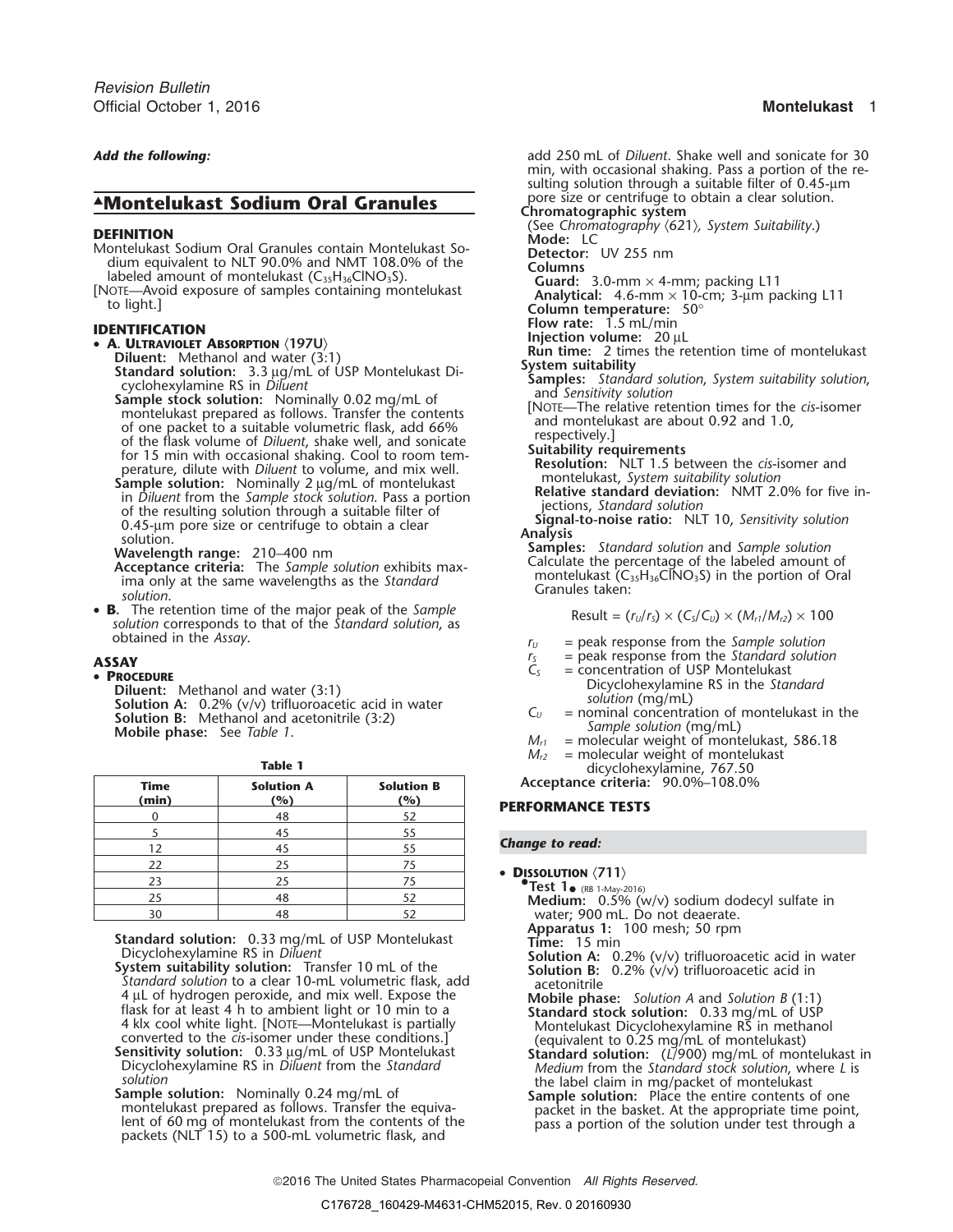suitable filter to obtain a clear solution. Discard the **System suitability**<br>first 10 mL of the filtrate. **Sample:** Standar

(See Chromatography  $\langle 621 \rangle$ , *System Suitability*.) **Relation:** Relation: LC<br>Mode: LC **Mode:** LC<br>**Detector:** UV 389 nm

**Column:** 3.0-mm × 10-cm; 5-µm packing L11<br>Column temperature: 50°

**Flow rate:** 0.9 mL/min<br>**Injection volume:** 25 µL

**Run time:** 1.5 times the retention time of

**Sample:** *Standard solution* C.<br> **Suitability requirements** *solution* (*mg*) *solution* (*mg*) *solution* (*mg*) *solution* **(***mg***)** *solution* **(***mg***)** *assisted (mga)* **(***mga)* **(***mga)* **(***mga)* **(***mga)* **(***mga)* **(***mga)* 

**Relative standard deviation:** NMT 2.0%

Result = 
$$
(r_U/r_S) \times C_S \times V \times (1/L) \times 100
$$

- $r_U$  = peak response of montelukast from the *Sample*
- *r*<sub>*S*</sub> = peak response of montelukast from the phate in water phate in water and the phase:
- $C<sub>S</sub>$  = concentration of montelukast in the *Standard solution* (mg/mL)
- 

 $L =$  label claim (mg/packet)  $\qquad \qquad$  for about 30 min.

**Tolerances:** NLT 85% (*Q*) of the labeled amount of **Standard stock solution:** 0.524 mg/mL of USP

**Test 2:** If the product complies with this test, the lent to 0.4 mg/mL of montelukast)<br>labeling indicates that it meets USP Dissolution Test 2. **Standard solution:** 0.0065 mg/mL of USP labeling indicates that it meets USP *Dissolution Test 2*. **Medium:** 0.5% (w/v) sodium dodecyl sulfate in

- **Apparatus 1:** 100 mesh; 50 rpm<br>**Time:** 15 min
- 

**Solution A:** 0.07 g/L of monobasic sodium phosphate **Solution B:** Acetonitrile

**Mobile phase:** *Solution A* and *Solution B* (45:55). Add 1.33 mL/L of triethylamine and adjust with phosphoric acid to a pH of 6.7.

**Standard stock solution:** 0.1 mg/mL of montelukast<br>from montelukast sodium hydrate prepared as fol-<br>(See Chromatography  $(621)$ , System Suitability.) from montelukast sodium hydrate prepared as fol- (See *Chromatography*  $\langle 621 \rangle$ *, System Suitability*.)<br>lows. Transfer a suitable amount of montelukast so- **Mode:** LC dium hydrate to an appropriate volumetric flask. Dis-<br>solve in 4% of the flask volume of methanol and<br>**Column:** 4.6-mm × 3-cm; 3-µm packing L1 solve in 4% of the flask volume of methanol and **Column:** 4.6-mm  $\times$  3-cm; 3-cm; 3-cm; 3-cm; 3-cm; 3-cm; 3-cm; 3-cm; 3-cm; 3-cm; 3-cm; 3-cm; 3-cm; 3-cm; 3-cm; 3-cm; 3-cm; 3-cm; 3-cm; 3-cm; 3-cm; 3-cm; 3-cm; 3-cm; 3-cm; 3 dilute with *Medium* to volume. Determine the water **Column temperature:**<br>content of montelukast sodium hydrate at the time of **Flow rate:** 0.8 mL/min content of montelukast sodium hydrate at the time of

**Standard solution:** 0.004 mg/mL of montelukast in **Run time:** About 1.5 times the retention time of **Medium** from the *Standard stock solution* 

**Sample solution:** Place the entire contents of one **System suitability**<br>
packet in the basket. At the appropriate time point, **Samples:** System suitability solution and Standard packet in the basket. At the appropriate time point, centrifuge a portion of the solution under test. *solution*

(See *Chromatography* 〈621〉*, System Suitability*.) montelukast are 0.8 and 1.0, respectively.]

**Flow rate:** 1 mL/min **Injection volume:** 100 µL

**Run time:** 1.5 times the retention time of montelukast

 $S$ ample: *Standard solution*<br>Suitability requirements **Chromatographic system**<br>
(See Chromatography (621), System Suitability.) **Belative standard deviation:** NMT 2.0% **Samples:** *Standard solution* and *Sample solution* Calculate the percentage of the labeled amount of montelukast (C<sub>35</sub>H<sub>36</sub>ClNO<sub>3</sub>S) dissolved:  $Result = (r<sub>U</sub>/r<sub>S</sub>) \times C<sub>S</sub> \times V \times (1/L) \times 100$ montelukast *r* $r_U$  = peak response from the *Sample solution* System suitability<br>
System suitability<br>
Sample: Standard solution<br>
Sample: Standard solution<br>
Sample: Standard solution **Sample:** *Standard solution <sup>C</sup><sup>S</sup>* = concentration of montelukast in the *Standard* = volume of *Medium*, 900 mL<br>= label claim (mg/packet) **Analysis Tolerances:** NLT 80% (*Q*) of the labeled amount of **Samples:** *Standard solution* and *Sample solution* montelukast (C<sub>35</sub>H<sub>36</sub>ClNO<sub>3</sub>S) is dissolved.• (RB 1-May-2016) **Samples:** Standard solution and Sample solution<br>Calculate the percentage of the labeled amount of **• • •. • •163:** If the product complies with this test, the montelukast (C<sub>35</sub>H<sub>36</sub>ClNO<sub>3</sub>S) dissolved: **•** la labeling indicates that it meets USP *Dissolution Test 3.* Medium: 0.5% (w/v) sodium dodecyl sulfate in Result = (*<sup>r</sup>U*/*<sup>r</sup>S*) <sup>×</sup> *C<sup>S</sup>* <sup>×</sup> *<sup>V</sup>* <sup>×</sup> (1/*L*) × 100 water; 900 mL **Apparatus 2:** 50 rpm **Solution Solution A:** 2.72 g/L of monobasic potassium phos-*Mobile phase:* Acetonitrile and *Solution A* (70:30) **Diluent:** Acetonitrile and water (50:50) *solution* (mg/mL) **System suitability solution:** Expose a portion of *Stan* = volume of *Medium*, 900 mL and *solution* in a clear glass vial to direct room light *V* = volume of *Medium*, 900 mL *dard solution* in a clear glass vial to direct room light <br> *L* = label claim (mg/packet) discussed a series of the solut 30 min. montelukast (C35H36ClNO3S) is dissolved. Montelukast Dicyclohexylamine RS in *Diluent* (equiva- **•Medium:** 0.5% (w/v) sodium dodecyl sulfate in Montelukast Dicyclohexylamine RS in *Medium* from vater; 900 mL<br>water; 900 mL the *Standard stock solution* (equivalent to 0.005 mg/<br>mL of montelukast) **Sample solution:** Transfer the entire contents of one packet to the dissolution vessel. At the specified time point, withdraw 10 mL of sample from the dissolution vessel. Pass a portion of the solution under test through a suitable filter. Discard the first 5 mL of the filtrate. use. **Injection volume:** 25 μL [NOTE—The relative retention times for *Z*-isomer and **Mode:** LC<br> **Detector:** UV 225 nm<br> **Detector:** UV 225 nm **Resolution:** NLT 2.0 between the *Z*-isomer and **Column:** 4.6-mm × 5-cm; 1.8-μm packing L1 montelukast, *System suitability solution*<br> **Column temperature:** 35°<br> **Tailing factor:** NMT 2.0 for monteluka Tailing factor: NMT 2.0 for montelukast, *System*<br>suitability solution

**Relative standard deviation:** NMT 2.0%, *Standard solution*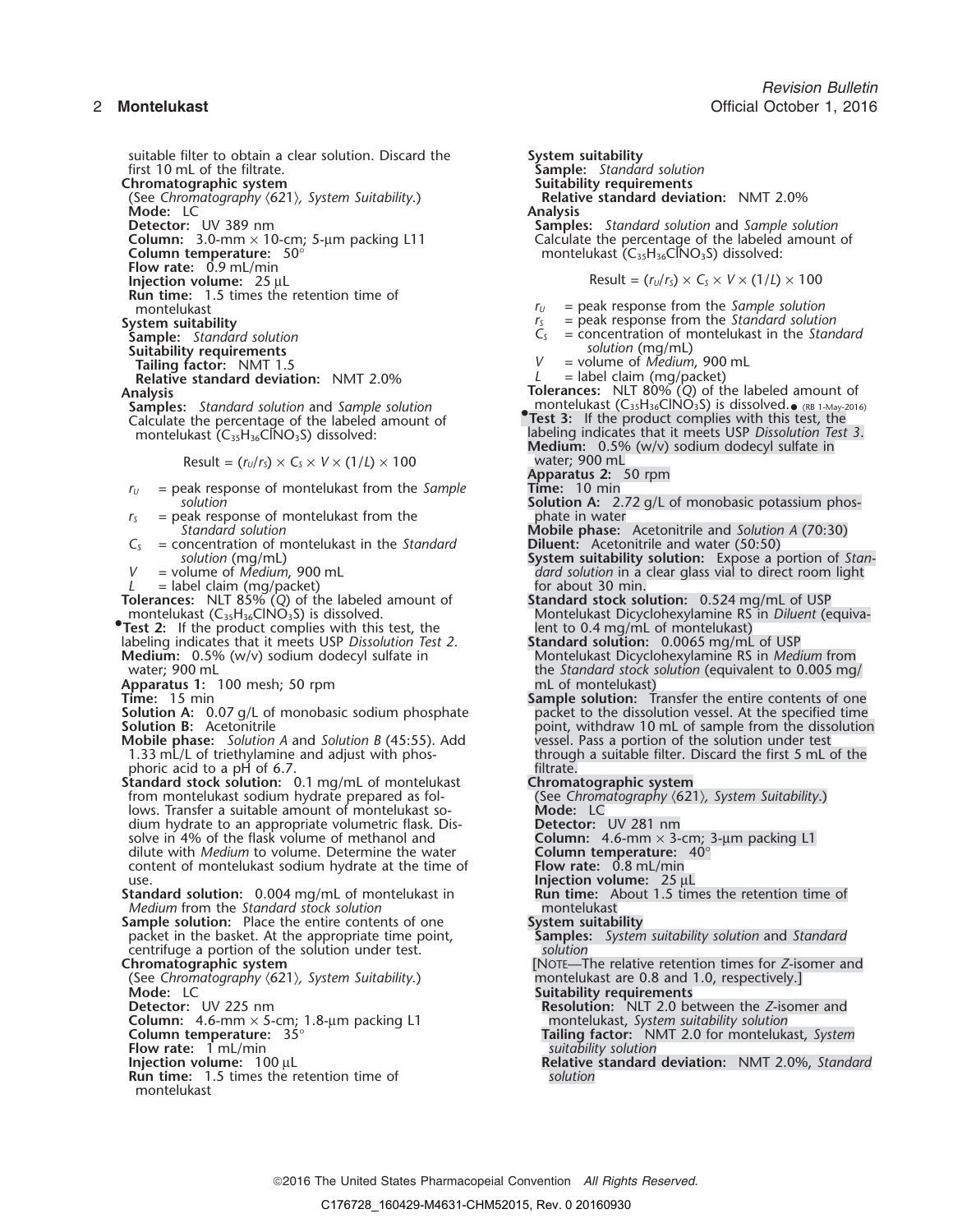**Analysis Analysis** Calculate the percentage of the labeled amount of montelukast  $(C_{35}H_{36}CINO_3S)$  dissolved:

$$
Result = (rU/rS) \times CS \times V \times (1/L) \times (Mr1/Mr2) \times 100
$$

- 
- *r*<sub>S</sub> = peak response from the *Standard solution*<br>*C<sub>S</sub>* = concentration of USP Montelukast
- Dicyclohexylamine RS in the *Standard Standard solution*
- 
- 
- 
- 
- **Tolerances:** NLT 80% (*Q*) of the labeled amount of *Mr2* = molecular weight of montelukast montelukast (C $_{35}$ H $_{36}$ ClNO $_{3}$ S) is dissolved. $_{\bullet}$

• **<sup>U</sup>NIFORMITY OF DOSAGE UNITS** 〈**905**〉 **Table 2 Procedure for content uniformity Solution A, Solution B, Mobile phase, and System suitability:** Proceed as directed in *Dissolution* Test 1.

- Dicyclohexylamine RS in methanol<br>**Sample solution:** Nominally 0.02 mg/mL of<br>montelukast prepared as follows. Transfer the contents<br>of one packet to a suitable volumetric flask, add 66%<br>of the flask volume of methanol, shak cate for 15 min with occasional shaking. Cool to  $\qquad \qquad \text{Montelukast} \qquad \qquad 1.0 \qquad \qquad \text{---} \qquad \qquad \text{---}$ room temperature, dilute with methanol to volume,  $\qquad \qquad \mid$  Methylketone  $\qquad \qquad \mid$   $\qquad \qquad \_$ and mix well. Pass a portion of the resulting solution through a suitable filter of  $0.45$ - $\mu$ m pore size or centrifuge to obtain a clear solution.
- **Chromatographic system:** Proceed as directed in *Dis-*

. 1.55 **Samples:** *Standard solution* and *Sample solution* Calculate the percentage of the labeled amount of montelukast ( $C_{35}H_{36}CINO_3S$ ) in the packet taken:

$$
Result = (rU/rS) \times (CS/CU) \times (Mr1/Mr2) \times 100
$$

- 
- $r_U$  = peak response from the *Sample solution*<br> $r_S$  = peak response from the *Standard solution*
- = concentration of USP Montelukast
- $C_U$  = nominal concentration of montelukast in the sumple solution (mg/ml)<br>  $M_{r1}$  = molecular weight of montelukast, 586.18<br>  $M_{r1}$  = molecular weight of montelukast, 586.18<br>  $M_{r1}$  = molecular weight of montelukast,
- 
- 
- 

Diluent, Solution A, Solution B, Mobile phase, Stan-<br>dard solution, System suitability solution, Sensitivity<br>dard solution, System suitability solution, Sensitivity **solution, Sample solution, Chromatographic system,** and **System suitability:** Proceed as directed in the *Assay*.

**Samples:** *Standard solution* and *Sample solution* Calculate the percentage of any individual degradation product in the portion of Oral Granules taken:

Result =  $(r_U/r_S) \times (C_S/C_U) \times (M_{r1}/M_{r2}) \times (1/F) \times 100$ 

- $r_U$  = peak response from the *Sample solution*  $r_U$  = peak response of any individual degradation  $r_S$  = peak response of any individual degradation
	- $r<sub>S</sub>$  = peak response of montelukast from the *Standard solution*
	- *solution* (mg/mL)<br> *C<sub>S</sub>* = concentration of USP Montelukast<br>
	Dicyclohexylamine RS in the Star *Picyclohexylamine RS in the Standard*
- $L =$  label claim (mg/packet)<br>  $M_{cl} =$  molecular weight of montelukast, 586.18  $M_{cl} =$  nominal concentration of montelukast in the  $M =$  molecular weight of montelukast, 586.18  $C_U =$  nominal concentration of montelukast montelukast montelukast *Sample solution* (mg/mL)  $M_{r2}$  = molecular weight of montelukast *Sample solution* (mg/mL)<br>dicyclohexylamine, 767.50<br>*M*<sub>r1</sub> = molecular weight of montelukast, 586.18
	- dicyclohexylamine, 767.50 *Mr1* = molecular weight of montelukast, 586.18
		- dicyclohexylamine, 767.50
			-

*F* = relative response factor (see *Table 2*) **Acceptance criteria:** See *Table 2*. Disregard any peak *Change to read:* with an area less than that of the *Sensitivity solution*.

| Procedure for content uniformity<br>Solution A, Solution B, Mobile phase, and System<br>suitability: Proceed as directed in Dissolution <i>Test 1</i> .<br>• (RB 1-May-2016) | <b>Name</b>                                 | <b>Relative</b><br><b>Retention</b><br>Time | <b>Relative</b><br><b>Response</b><br><b>Factor</b> | Acceptance<br>Criteria,<br>NMT $(% )$ |
|------------------------------------------------------------------------------------------------------------------------------------------------------------------------------|---------------------------------------------|---------------------------------------------|-----------------------------------------------------|---------------------------------------|
| Standard solution: 26.4 µg/mL of USP Montelukast<br>Dicyclohexylamine RS in methanol                                                                                         | Sulfoxide<br>impurity <sup>a,b</sup>        | 0.45                                        | 1.0                                                 | 0.8                                   |
| Sample solution: Nominally 0.02 mg/mL of<br>montelukast prepared as follows. Transfer the contents<br>of one packet to a suitable volumetric flask, add 66%                  | Montelukast<br>ketone impurity <sup>c</sup> | 0.71                                        | 1.7                                                 | 0.2                                   |
| of the flask volume of methanol, shake well, and soni-                                                                                                                       | cis-Isomer <sup>d</sup>                     | 0.92                                        | 1.0                                                 | 0.2                                   |
| cate for 15 min with occasional shaking. Cool to                                                                                                                             | Montelukast                                 | 1.0                                         |                                                     |                                       |
| room temperature, dilute with methanol to volume,<br>and mix well. Pass a portion of the resulting solution                                                                  | Methylketone<br>impurity <sup>e,f</sup>     | 1.04                                        |                                                     |                                       |
| through a suitable filter of 0.45-um pore size or cen-<br>trifuge to obtain a clear solution.                                                                                | Michael<br>adduct 1 <sup>g,e</sup>          | 1.16                                        |                                                     |                                       |
| Chromatographic system: Proceed as directed in Dis-<br>solution $\bullet$ Test 1, $\bullet$ (RB 1-May-2016) except use an Injection                                          | Michael<br>adduct 2h,e                      | 1.18                                        |                                                     |                                       |
| volume of 5 µL.<br>Analysis<br>Samples: Standard solution and Sample solution                                                                                                | Methylstyrene<br>impurityie                 | 1.55                                        |                                                     |                                       |

<sup>a</sup> These two impurities are not resolved by the method and need to be integrated together to determine conformance.

 ${\rm Result} = (r_0/r_5) \times (C_5/C_0) \times (M_{r1}/M_{r2}) \times 100$ <br>Result =  $(r_0/r_5) \times (C_5/C_0) \times (M_{r1}/M_{r2}) \times 100$ <br>Communicated and the set of a state of the set of the set of the set of the set of the set of the set of the set of the set of

.(*E*)-1-{3-[2-(7-Chloroquinolin-2-yl)vinyl]phenyl}-3-[2-(2-hydroxypropan-2-

 $r_y$  = peak response from the Sample solution<br>  $r_s$  = peak response from the Standard solution<br>  $C_s$  = concentration of USP Montelukast<br>  $C_s$  = concentration of USP Montelukast<br>  $C_s$  = concentration of USP Montelukast<br>  $C$ 

Dicyclohexylamine RS in the *Standard* <sup>e</sup> This is a process impurity and is included in the table for identification solution (mg/mL) only. This impurity is controlled in the drug substance. It is not to be reported for t

*Mr2* = molecular weight of montelukast <sup>g</sup> .1-[[[(1*R*)-1-[3-[(1*R*)-1-[[[1-(Carboxymethyl)cyclopropyl]methyl]sulfanyl]-

dicyclohexylamine, 767.50 2-1-2-2-(7-chloroquinolin-2-yl)ethyl]phenyl]-3-[2-(1-hydroxy-1-<br>methylethyllphenyl]propyl]sulfanyl]methylloudoropyllacetic acid.<br>http://acteptance criteria: Meet the requirements http://actebra.ht

**IMPURITIES**<br> **IMPURITIES**<br> **IMPURITIES**<br> **IMPURITIES**<br> **IMPURITIES**<br> **IMPURITIES**<br> **IMPURITIES**<br> **IMPURITIES**<br> **IMPURITIES ORGANIC IMPURITIES**<br><sup>i</sup>[1-[[[(1R)-1-[3-[(E)-2-(7-Chloroquinolin-2-yl)ethenyl]phenyl]-3-[2-(1-